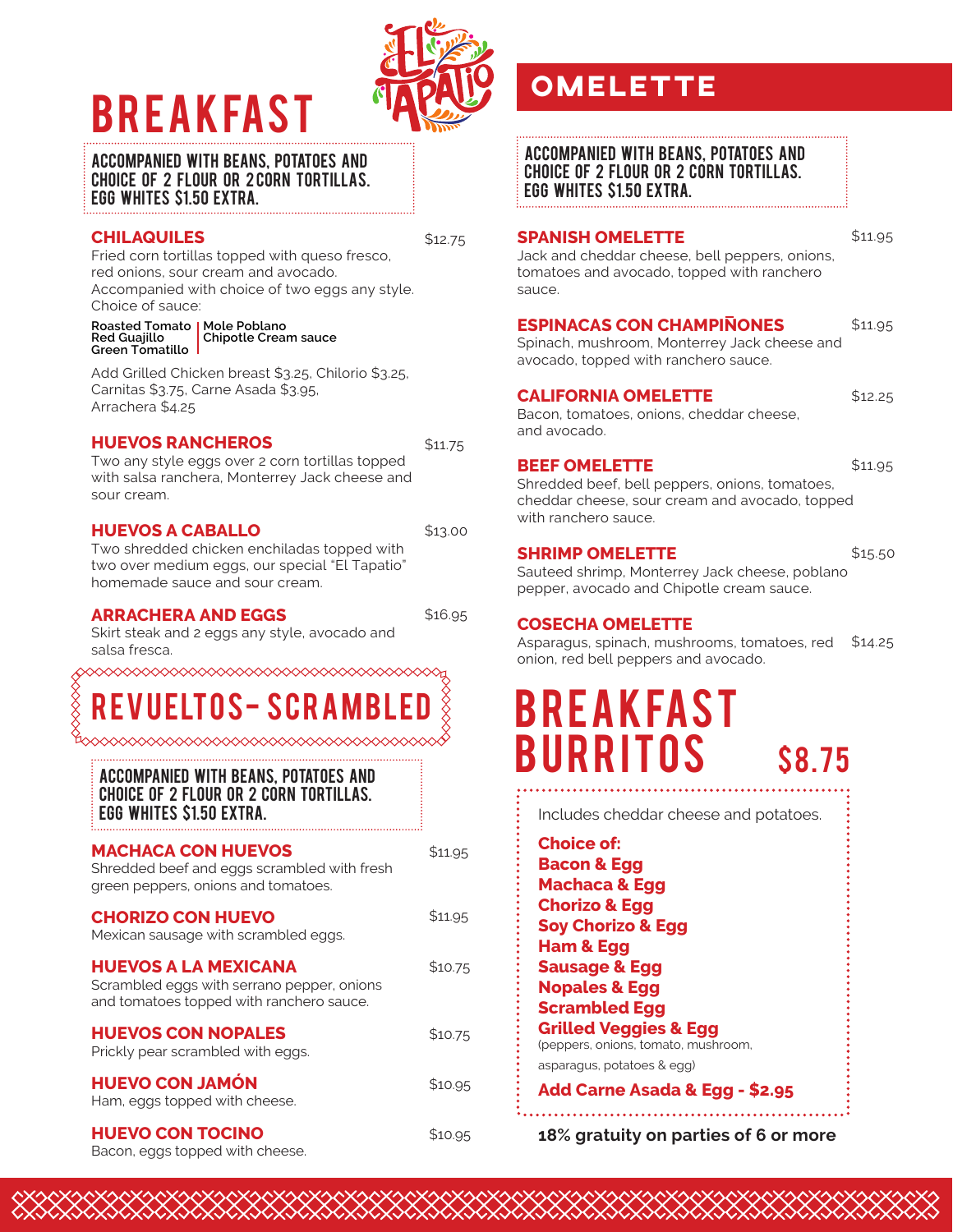

#### Scrambled Eggs with spread of beans and cheddar cheese.

choice of meAt: Machaca | Chorizo | Grilled Veggies | ham | bacon avocado \$1.50 EXTRA

#### **PANCAKES** (6 am - 11 am)

\$11.50

\$9.00

\$9.25

#### 2 buttermilk pancakes, 2 eggs any style, hash browns and 2 strips of bacon or pork links.

### **(6:00am - 11:00am) breakfast sides**

| <b>BACON STRIPS</b><br>(2 Strips)                 | \$2.75 |
|---------------------------------------------------|--------|
| <b>BREAKFAST POTATOES OR</b><br><b>HASHBROWNS</b> | \$2.75 |
| 2 PANCAKES                                        | \$4.75 |

CHILDRENS BREAKFAST

With side of seasonal fruit.

#### **3 MINI PANCAKES**

Buttermilk or chocolate chip pancakes with one egg and strip of bacon.

#### **MINI BREAKFAST BURRITO**

Egg scrambled with cheese and choice of bacon, machaca, ham or sausage. Side of beans.

#### **HUEVITO REVUELTO**

2 Scrambled eggs with choice of: bacon, ham or chorizo. Side of beans. Flour or corn tortillas.

# S-APPETIZER

| BOTANA<br>Fresh corn tortilla chips topped with beans,<br>shredded beef, onions, cilantro, Monterey Jack<br>cheese and cheddar cheese.                                      | Sm. \$11.00<br>Lg. \$12.75 |
|-----------------------------------------------------------------------------------------------------------------------------------------------------------------------------|----------------------------|
| <b>PARRILLADA</b><br>Carne asada, pollo asado, quesadilla, chorizo,<br>mini roll taquitos and 1 chicken sope.<br>Accompanied with choice of 2 flour or 2 corn<br>tortillas. | \$19.95                    |
| <b>NACHOS GRANDES</b><br>Fresh tortilla chips topped with carne asada,<br>beans, cheddar cheese, quacamole, sour cream<br>and salsa fresca.                                 | \$13.25                    |
| <b>CHEESE CRISP</b><br>Flour crispy tortilla with melted Monterrey Jack<br>and cheddar cheese.                                                                              | \$7.95                     |
| <b>FLOUR QUESADILLA</b><br>Monterrey Jack cheese.                                                                                                                           | \$7.95                     |
| <b>CARNE ASADA QUESADILLA</b><br><b>POLLO ASADO QUESADILLA</b><br>Guacamole, salsa fresca and sour cream.                                                                   | \$12.50<br>\$12.50         |
| <b>SHRIMP QUESADILLA</b><br>Shrimp Ranchero with bell peppers, tomatoes<br>and red onion.                                                                                   | \$13.50                    |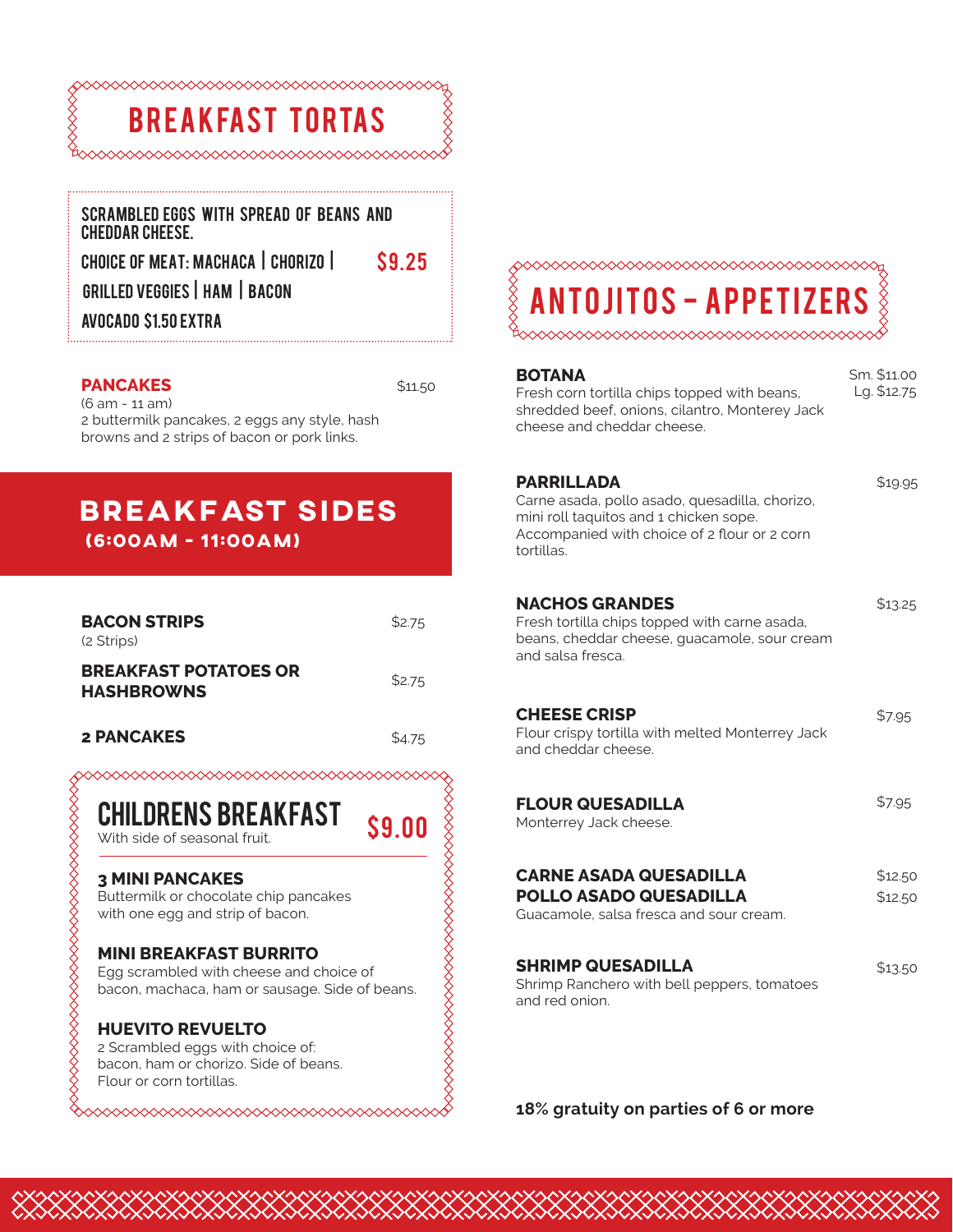◇◇◇◇◇◇◇◇◇◇◇◇◇ OS-APPE

| <b>WHITE QUESO DIP</b><br>Cheese with a blend of chiles and spices.                                                                                                                                  | \$6.95  |
|------------------------------------------------------------------------------------------------------------------------------------------------------------------------------------------------------|---------|
| <b>TACO BOARD</b><br>2 Carne asada, 2 pollo asado & 2 al pastor tacos<br>with salsa and limes.                                                                                                       | \$16.95 |
| <b>QUESO FUNDIDO</b><br>Cheese with choice of: poblano peppers<br>or mushrooms.<br>Accompanied with 3 flour or 3 corn tortillas<br>Add Chorizo \$1.95                                                | \$9.75  |
| <b>SOPES</b><br>Three masa sopes with choice of shredded<br>beef or chicken over refried beans topped with<br>lettuce, cotija cheese, tomato sauce, sour<br>cream, radishes, red onions and avocado. | \$12.25 |
| <b>GUACAMOLE MEXICANO</b><br>Ripe avocados mashed with salsa fresca and<br>serrano pepper. Accompanied with fresh corn<br>tortilla chips.                                                            | \$9.25  |
| <b>GUACAMOLE DIP</b><br>Ripe avocados mashed with cotija cheese.<br>Accompanied with fresh tortilla chips.                                                                                           | \$9.25  |
| <b>SHRIMP CEVICHE</b><br>Mexican white cooked shrimp, cucumber, red onion,<br>tomato, cilantro in a tomato sauce and slices of<br>avocado.<br>Side of 4 mini tostadas.                               | \$12.75 |
| <b>SOPA DE TORTILLA</b><br>Tender chicken, vegetables, crispy tortilla strips,<br>cotija cheese, sour cream and avocado.                                                                             | \$8.25  |
| <b>CHILDRENS MENU</b>                                                                                                                                                                                |         |

(Children under 10 years old) \$9.95 All combinations with side rice and beans.

**#1 ENCHILADA** - Choice of cheese, beef or chicken enchilada with red pasilla sauce.

**#2 QUESADILLA** - With Monterrey Jack cheese.

**#3 CRISPY TACO** - Beef or chicken taco with lettuce and cheddar or cotija cheese.

**#4 BURRITO** - Choice of carne asada, pollo asado or bean and cheese burrito.

# ESPECIALES DE LA CASA house specialties

#### Accompanied with rice and beans 2 flour or corn tortillas ֚֚֬

| <b>CARNE ASADA</b><br>POLLO ASADO<br>Skirt steak or Chicken breast grilled.<br>Side of guacamole, salsa fresca and chiles<br>toreados.                                                                                        | \$17.95<br>\$16.95 |
|-------------------------------------------------------------------------------------------------------------------------------------------------------------------------------------------------------------------------------|--------------------|
| <b>CARNITAS</b><br>Pork marinated with spices and braised until<br>tender served with side of guacamole and salsa<br>fresca.                                                                                                  | \$16.95            |
| <b>MOLCAJETE</b><br>Molcajete lava bowl with, grilled steak, chicken<br>breast, chorizo, nopal, green onions and panela<br>cheese, topped with a roasted tomato sauce and<br>avocado.<br>Add shrimp \$3.25                    | \$25.95            |
| <b>BERNIES SPECIAL</b><br>Two shredded chicken enchiladas topped with<br>steak and sour cream.                                                                                                                                | \$17.25            |
| <b>FAJITAS</b><br>With sautéed red onion, peppers and<br>tomatoes. Add melted Monterrey Jack cheese \$1.50<br><b>STEAK \$16.75</b><br><b>CHICKEN \$15.75</b><br><b>SHRIMP \$17.75</b><br><b>VEGGIE \$14.95</b><br>MIX \$19.75 |                    |
|                                                                                                                                                                                                                               |                    |

| <b>BISTEC RANCHERO</b><br>Tender beef simmered with pasilla peppers,<br>onions and tomato sauce.           | \$14.95 |
|------------------------------------------------------------------------------------------------------------|---------|
| <b>BIRRIA TLAQUEPAQUE</b><br>Tender beef simmered with mild chile sauce.                                   | \$15.50 |
| <b>CHICKEN BREAST WITH MOLE</b><br><b>POBLANO</b><br>Chicken breast with bitter sweet cocoa sauce.         | \$14.75 |
| <b>CHILE COLORADO CON NOPALES</b><br>Tender beef simmered in red chile colorado<br>sauce and prickly pear. | \$14.75 |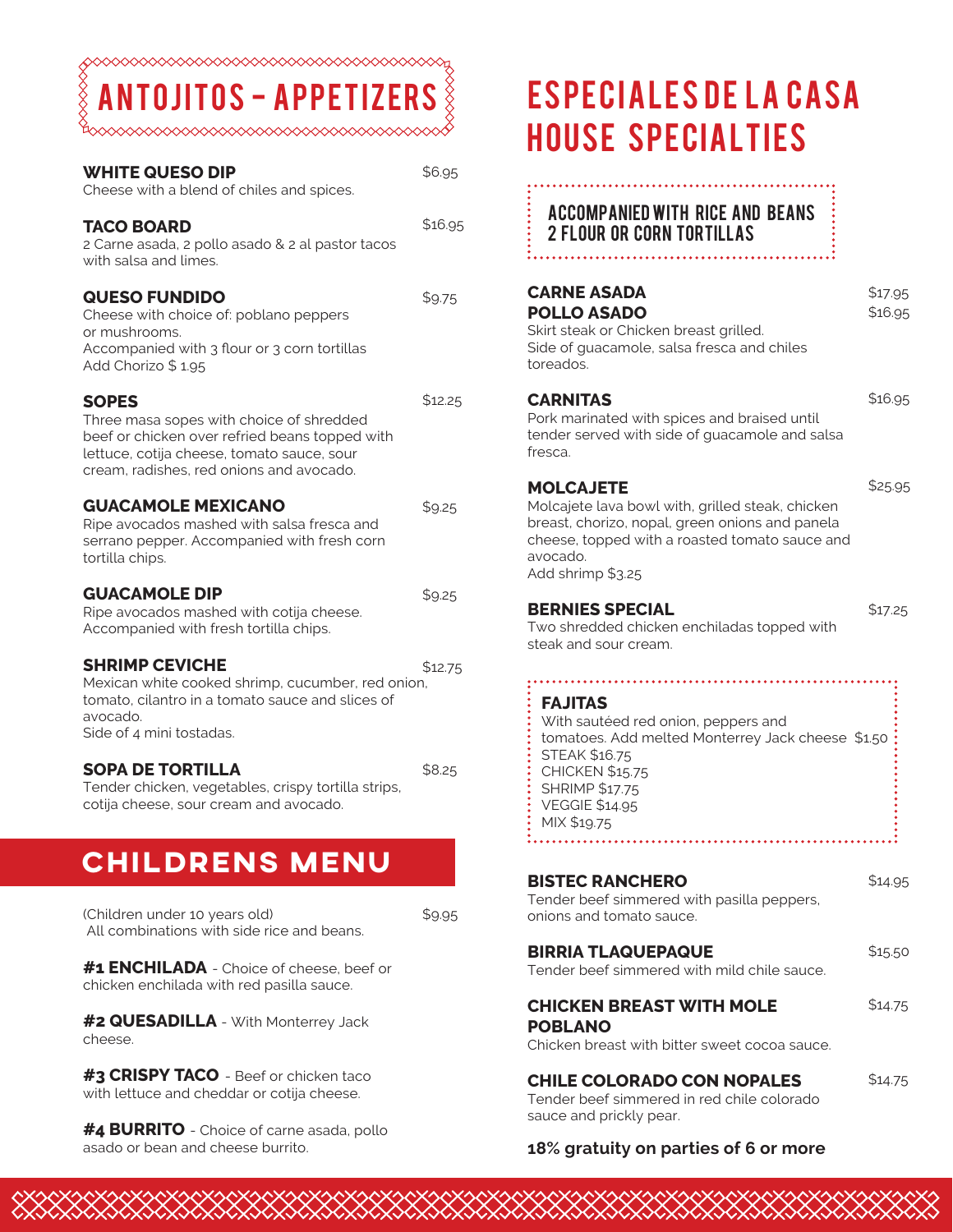

#### All TACOS WITH CHOICE OF COTIJA OR CHEDDAR CHEESE.

#### **ACCOMPANIED WITH RICE AND BEANS**

| #1 CRISPY BEEF TACO, CHEESE ENCHILADA<br><b>&amp; TAMAL</b>                                                                                | \$12.75       |
|--------------------------------------------------------------------------------------------------------------------------------------------|---------------|
| #2 ENCHILADA & CHILE RELLENO<br>Choice of beef, chicken or cheese<br>enchilada.                                                            | \$12.95       |
| #3 CRISPY TACO & CHILE RELLENO<br><b>Choice of Beef or Chicken taco.</b>                                                                   | \$12.95       |
| #4 CHEESE ENCHILADA & CRISPY<br><b>BEEF TACO</b>                                                                                           | \$11.75       |
| $#$ 5 TWO CRISPY TACOS – BEEF OR CHICKEN<br>Cotija or cheddar cheese, lettuce, radishes<br>and red onions.                                 | \$11.75       |
| <b>#6 TWO ENCHILADAS</b><br>Two shredded beef, chicken or cheese<br>choice of sauce: red pasilla, tomatillo or mole                        | \$11.75       |
| #7 SHREDDED BURRITO<br>Beef or chicken smothered with "El Tapatio<br>sauce and topped with Jack and Cheddar<br>cheese.                     | \$11.75       |
| #8 THREE ROLL TACOS BEEF OR CHICKEN<br>Topped with fresh guacamole, lettuce,<br>sour cream and cheese.                                     | \$10.75       |
| #9 TWO TOSTADAS<br><b>SHREDDED BEEF OR CHICKEN</b><br>With spread of beans, lettuce, Cotija or<br>cheddar cheese, radishes and red onions. | \$12.00       |
| #10 TWO CHILE RELLENOS with ranchera<br>sauce.                                                                                             | \$13.50       |
| #11 TWO TAMALES pork or chicken<br>With red pasilla sauce and Monterrey Jack<br>cheese.                                                    | \$12.00       |
| <b>#12 THREE STREET TACOS</b><br>With grilled carne asada or pollo asado,<br>guacamole, onions, cilantro.                                  | \$12.50       |
| #13 TONY'S BURRITO<br>Carne asada, guacamole, sour cream, salsa<br>fresca topped with "El Tapatio" sauce and<br>cheese.                    | <b>S12.00</b> |
| #14 POLLO ASADO BURRITO<br>Grilled chicken with guacamole and salsa<br>fresca.                                                             | <b>S12.00</b> |

### **enchiladas**

| <b>SUIZA</b><br>Shredded chicken with tomatillo sauce.<br>melted Monterrey Jack cheese and sour cream.               | \$3.50 |
|----------------------------------------------------------------------------------------------------------------------|--------|
| <b>MOLE POBLANO</b><br>Shredded chicken with traditional mole.<br>Topped with queso fresco, sour cream and cilantro. | \$3.50 |
| <b>CHEESE</b><br>Monterrey cheese with choice of red<br>pasilla or tomatillo.                                        | \$3.25 |
| BEEF<br>With red pasilla sauce.                                                                                      | \$3.25 |
| <b>STREET TACOS</b>                                                                                                  |        |



Mini tortillas served with guacamole, onions and cilantro side plate of cebollitas, radishes and chiles toreados \$1.95

| <b>CARNE ASADA</b> | \$3.25 |
|--------------------|--------|
| POLLO ASADO        | \$3.25 |
| POLLO ADOBADO      | \$3.25 |
| <b>AL PASTOR</b>   | \$3.25 |
| <b>MULITAS</b>     | \$4.95 |

### cri spy tacos

 $\begin{array}{c} \diamond \diamond \diamond \diamond \end{array}$ 

Choice of cotija or cheddar cheese, lettuce, garnished with radishes and red onions. side of zesty tomato sauce.

| <b>3 ROLL TACOS</b><br>Shredded beef or chicken topped with guacamole<br>and sour cream.                        | \$6.25 |
|-----------------------------------------------------------------------------------------------------------------|--------|
| <b>FLAUTAS</b><br>Two beef or chicken rolled crispy flour<br>tortillas topped with quacamole and sour<br>cream. | \$6.95 |
| <b>TACO DE PAPA</b><br>Mashed potato crispy taco.                                                               | \$3.15 |
| <b>BEEF OR CHICKEN CRISPY TACO</b><br>Shredded beef or chicken.                                                 | \$3.50 |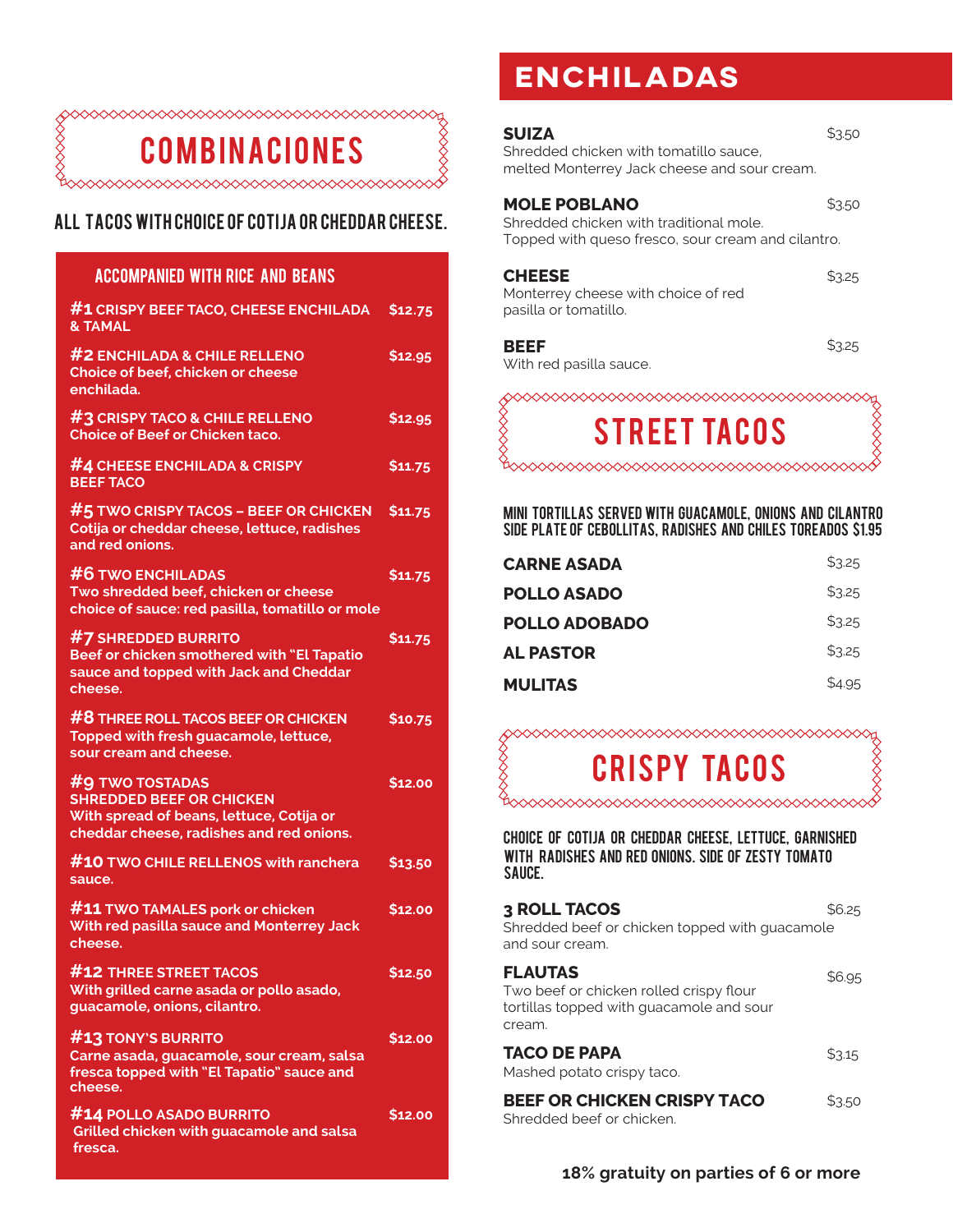#### $\Diamond$  $\infty$   $\infty$ tacos

| <b>TACOS</b>                                                                                                                           |        |
|----------------------------------------------------------------------------------------------------------------------------------------|--------|
| ◇◇◇◇◇◇◇<br><b>CARNITAS</b><br>With onion, cilantro and guacamole.                                                                      | \$3.75 |
| <b>CHILORIO</b><br>With red pickled onion.                                                                                             | \$3.75 |
| <b>BIRRIA</b><br>With onion & cilantro.                                                                                                | \$3.75 |
| <b>VEGGIE</b><br>Portabella mushroom, bell peppers, zucchini,<br>red onion, fresco cheese and avocado.                                 | \$3.95 |
| <b>NOPAL</b><br>Flame grilled cactus, melted cheese, whole<br>pinto beans, tomato and avocado.                                         | \$3.75 |
| <b>SURF N TURF</b><br>Grilled shrimp and steak, cabbage, salsa<br>fresca, chipotle crema and avocado.                                  | \$4.50 |
| <b>ARRACHERA</b><br>Skirt steak, with avocado, onion and cilantro.                                                                     | \$4.50 |
| <b>CAMARÓN</b><br>Fresh breaded shrimp with homemade<br>cream sauce, salsa fresca and cabbage.                                         | \$4.50 |
| <b>CAMARÓN ENCHILADO</b><br>Shrimp and red chile over with Monterrey<br>cheese with cabbage, salsa fresca and<br>homemade cream sauce. | \$4.75 |
| <b>PESCADO BAJA</b><br>Fresh breaded fish, homemade creamy<br>sauce, salsa fresca and cabbage.                                         | \$3.75 |
| <b>GRILLED COD</b><br>Grilled fish with cabbage, salsa fresca,<br>homemade cream sauce and avocado.                                    | \$4.75 |
| <b>GOBERNADOR</b><br>Shrimp, salsa fresca and Monterrey cheese.                                                                        | \$4.95 |
| CHIMICHANGAS                                                                                                                           |        |
| Deep fried burrito, topped with our homemade                                                                                           |        |

"El Tapatio" sauce and melted cheese. Accompanied with a side of guacamole, sour cream, and salsa fresca.

> \$11.50 \$10.50

| <b>CARNE ASADA or POLLO ASADO</b> |  |
|-----------------------------------|--|
| <b>SHREDDED BEEF or CHICKEN</b>   |  |

#### **18% gratuity on parties of 6 or more**

### **burritos**

| <b>TONY'S</b><br>Grilled steak with guacamole, salsa fresca,<br>sour cream topped with our homemade "El<br>Tapatio" sauce.                   | \$9.75  |
|----------------------------------------------------------------------------------------------------------------------------------------------|---------|
| <b>CARNE ASADA</b><br>Grilled steak with guacamole and salsa<br>fresca.                                                                      | \$9.55  |
| <b>CALIFORNIA</b><br>Grilled steak, fries, guacamole, sour cream<br>and Monterrey Jack cheese.                                               | \$9.75  |
| <b>FAJITA</b><br>Your choice of grilled steak or chicken<br>breast with grilled vegetables, guacamole<br>and salsa fresca. Side house salad. | \$10.25 |
| <b>SURF N TURF</b><br>Steak, sauteed shrimp with salsa fresca,<br>cheddar cheese, avocado and chipotle<br>cream.                             | \$12.75 |
| <b>POLLO ASADO</b><br>Grilled chicken breast with guacamole and<br>salsa fresca.                                                             | \$9.55  |
| <b>AL PASTOR</b><br>Tender marinated pork in red chile with<br>guacamole, onions and cilantro.                                               | \$9.55  |
| <b>MIXED</b><br>Shredded beef and beans topped with<br>our homemade "El Tapatio" sauce and<br>Monterrey Jack cheese & cheddar cheese.        | \$8.95  |
| <b>SHREDDED BEEF OR CHICKEN</b><br>Topped with our homemade "El Tapatio"<br>sauce and Monterrey Jack cheese &<br>cheddar cheese.             | \$8.95  |
| <b>BEAN</b><br>Beans topped with our homemade "El<br>Tapatio" sauce and Monterrey Jack cheese<br>and cheddar cheese.                         | \$6.75  |
| <b>CHILE RELLENO</b><br>Poblano pepper filled with Monterrey Jack<br>cheese, rice topped with Ranchera Sauce.                                | \$9.95  |
| <b>GRILLED VEGGIES</b><br>Portabella mushroom, bell peppers, red onion,<br>zucchini and avocado.                                             | \$9.25  |
| <b>VEGGIE</b><br>Beans, rice, guacamole, tomato, lettuce, onion,<br>cilantro and cheese.                                                     | \$8.95  |
| <b>PESCADO EMPANIZADO</b><br>Fresh breaded fish with homemade creamy<br>or chipotle sauce, salsa fresca and cabbage.<br>Side house salad.    | \$11.95 |
| <b>CAMARÓN</b>                                                                                                                               | \$13.25 |

Sauteed shrimp with ranchero sauce, bell peppers, onions and tomato. Side house salad.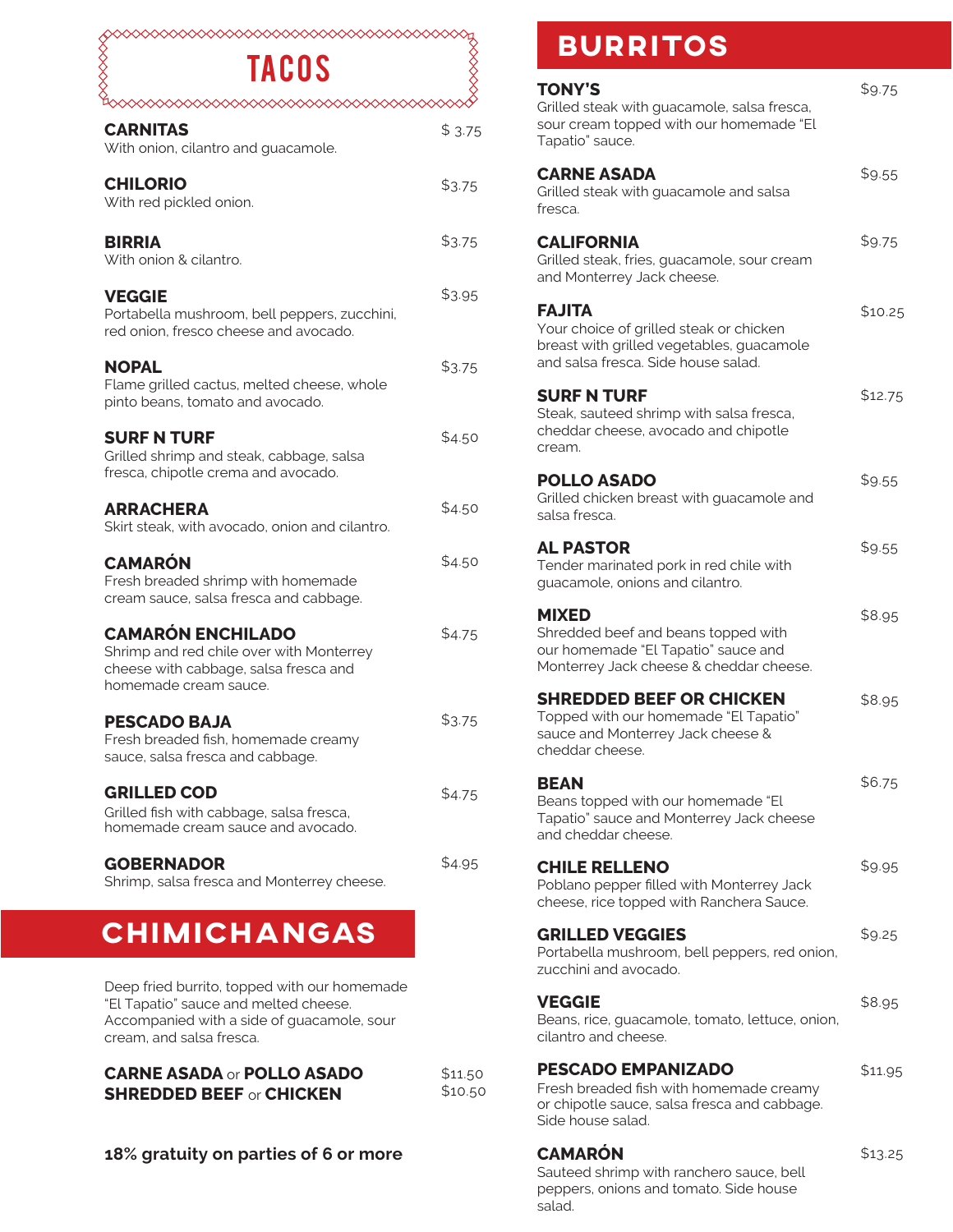# **MARISCOS**

#### **ACCOMPANIED WITH BEANS, RICE, HOUSE SALAD** AND CHOICE OF 2 CORN OR 2 FLOUR TORTILLAS

| <b>CAMARONES RANCHEROS</b><br>Sauteed shrimp with bell peppers, onions,<br>and tomatoes in ranchero sauce.                       | \$18.95 |
|----------------------------------------------------------------------------------------------------------------------------------|---------|
| <b>CAMARONES DIABLO</b><br>Sauteed shrimp with spicy diabla sauce.                                                               | \$18.95 |
| <b>CAMARONES AL AJO</b><br>Garlic grilled shrimp with butter sauce.                                                              | \$18.95 |
| <b>CAMARONES EMPANIZADOS</b><br>Lightly breaded fried shrimp.                                                                    | \$18.95 |
| <b>CAMARONES COSTA AZUL</b><br>(6) Shrimp and crab with Monterrey Jack<br>cheese wrapped in bacon.                               | \$22.25 |
| <b>PESCADO EMPANIZADO</b><br>Lightly breaded fried fish fillet.                                                                  | \$16.50 |
| <b>PESCADO VERACRUZANO</b><br>Veracruzano style fish fillet with bell<br>pepper, onion, tomatoes, chiles, olives,<br>and capers. | \$16.50 |
| <b>PESCADO AL AJO</b><br>Garlic grilled fish fillet with butter sauce.                                                           | \$16.50 |

COCKTAILS

| <b>CAMARÓN</b><br>Shrimp cocktail with avocado,<br>cucumbers, cilantro, onions, and Mexican<br>cocktail sauce.                | \$15.95 |
|-------------------------------------------------------------------------------------------------------------------------------|---------|
| <b>CAMPECHANA</b><br>Shrimp, octopus, with avocado,<br>cucumbers, cilantro, onions, and Mexican<br>cocktail sauce.            | \$16.95 |
| <b>VUELVE A LA VIDA</b><br>Shrimp, octopus, scallops, avocado,<br>cucumbers, cilantro, onions, and Mexican<br>cocktail sauce. | \$16.95 |

#### 18% gratuity on parties of 6 or more

XXXXXXXX

### **TORTAS**

#### BIROTE ROLL WITH A SPREAD OF MAYO, AVOCADO, RED ONION, TOMATO AND LETTUCE

| <b>CARNE ASADA or POLLO ASADO</b> | \$10.75 |
|-----------------------------------|---------|
| <b>CARNITAS</b> - Tender Pork.    | \$10.75 |
| <b>MILANESA-BREADED STEAK</b>     | \$10.75 |
| <b>HAM &amp; CHEESE</b>           | \$10.75 |
| <b>ESPECIAL</b>                   | \$11.50 |
| Grilled steak, ham & cheese.      |         |
| VEGETARIAN                        | \$10.75 |
| Queso fresco.                     |         |

### **TOSTADAS**

#### WITH SPREAD OF BEANS, SHREDDED LETTUCE. **CHOICE OF COTIJA OR CHEDDAR CHEESE. SIDE** OF ZESTY TOMATO SAUCE, GARNISHED WITH **RADISHES AND RED ONIONS.**

#### **SUPREMA**

Crispy flour tostada with a spread of beans, lettuce, tomatoes, avocado, sour cream. Carne or Pollo Asado **SI** 

| <b>hredded Beef</b> or Chicken | \$10.95 |
|--------------------------------|---------|
|                                |         |

#### **TOSTADA**

|      | <b>Shredded Beef or Chicken</b> | \$6.25 |
|------|---------------------------------|--------|
| Bean |                                 | \$5.25 |

### **SALADS**

#### **HOUSE SALAD**

\$7.75

\$12.95

Romaine and field green cucumber, tomatoes, red onion, carrots, croutons and cotija cheese. Choice of ranch or Italian dressing.

#### **TIJUANA CAESAR**

 $$7.75$ 

Romaine, cotija cheese, roasted pepitas and chile croutons in a classic Caesar dressing. Add Shrimp \$3.50

#### **POLLO ASADO**

 $$12.25$ 

Grilled chicken breast over tossed romaine and field green, tomate, avocado, red onion, cotija cheese, toasted pepitas with choice of creamy chipotle or poblano dressing.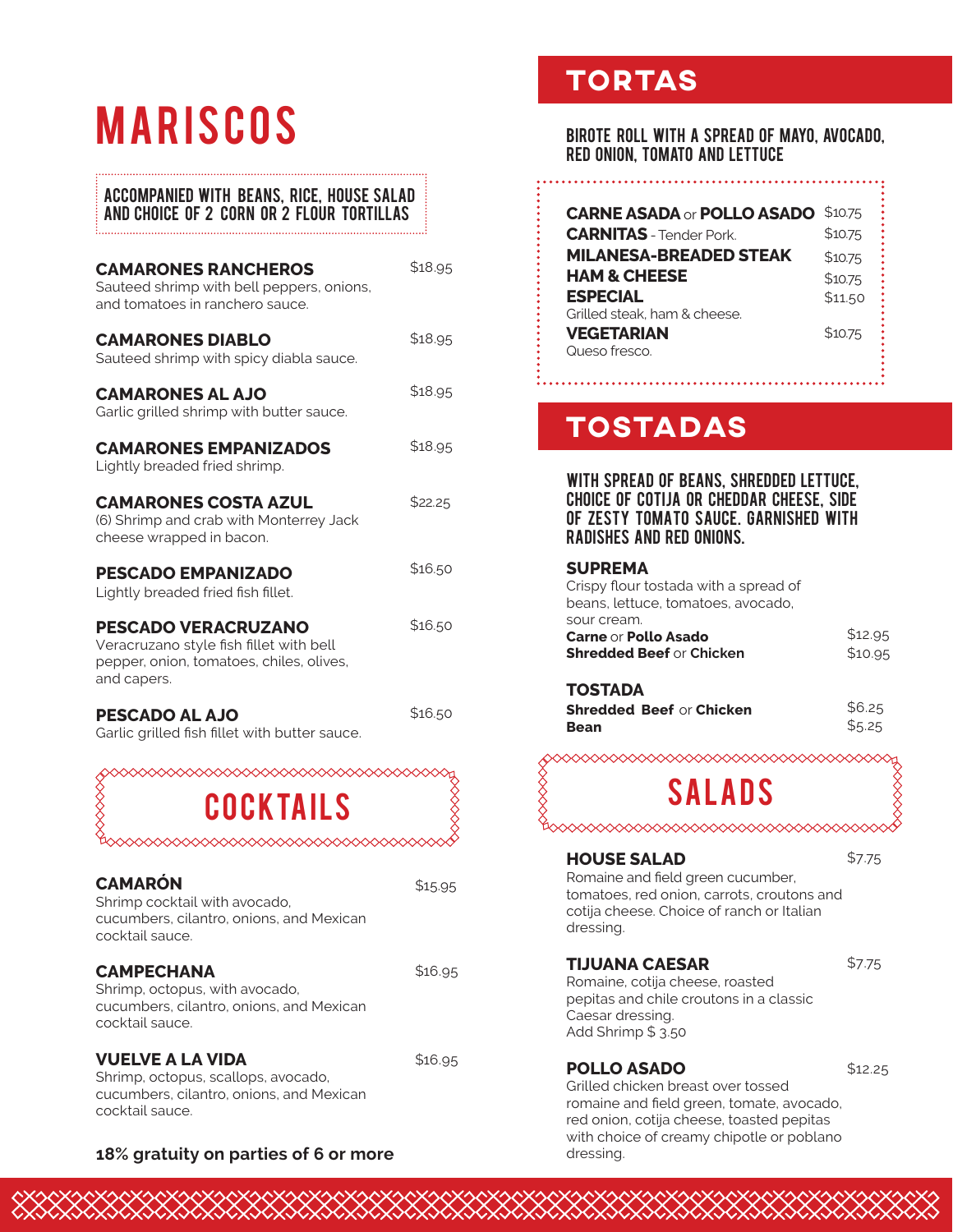$\frac{1}{2}$ 

**MERICAN SHORT ORDERS** 

| <b>CARNE ASADA or AL PASTOR FRIES</b><br>Grilled steak with cheddar & Monterrey Jack<br>cheese, guacamole, and sour cream.<br>Add chipotle sauce (.50 cents) | Sm. \$11.95<br>Lg. \$12.95 |
|--------------------------------------------------------------------------------------------------------------------------------------------------------------|----------------------------|
| <b>SURF N TURF FRIES</b><br>Grilled steak and shrimp with cheddar and<br>Monterrey Jack cheese, quacamole and<br>chipotle cream.                             | \$14.25                    |
| <b>CHEESE BURGER &amp; FRIES</b><br>With lettuce, tomato, red onion and<br>mayonnaise.                                                                       | \$11.75                    |

### **acompaÑamientos-SIDES**

|                                              | Sm. \$3.95 |
|----------------------------------------------|------------|
| <b>SMASHED PINTO BEANS OR</b><br><b>RICE</b> | Lg. \$5.25 |
| <b>CHILE RELLENO</b>                         | \$6.25     |
| TAMAL                                        | \$3.25     |
| <b>FRENCH FRIES</b>                          | \$3.25     |
| <b>CORN TORTILLAS (2)</b>                    | \$1.10     |
| <b>FLOUR TORTILLAS (2)</b>                   | \$1.15     |
| <b>SMALL CHIPS &amp; 8oz Salsa.</b>          | \$4.95     |
| SALSA 4 0Z                                   | \$1.95     |
| 8 <sub>oz</sub>                              | \$3.15     |
| <b>SALSA FRESCA</b>                          | Sm.\$3.95  |
| <b>CHIPS</b>                                 | Sm. \$3.25 |
|                                              | Lg.\$5.95  |
| <b>SPICY CARROTS &amp; JALAPEÑOS</b>         | Sm. \$3.75 |
|                                              | Lg.\$5.25  |
|                                              |            |

XXXXXXXXXXXXXXX

### **CALDOS-SOUPS**

#### ACCOMPANIED With 2 flour or 2 corn tortillas

| <b>MENUDO</b><br>Tender beef tripe in red mild chile broth with<br>hominy.                                   | Sm. \$9.75<br>Lg. \$12.75 |
|--------------------------------------------------------------------------------------------------------------|---------------------------|
| <b>POZOLE</b><br>Stewed pork with hominy, side of cabbage,<br>onion, radishes and limes.                     | \$13.95                   |
| <b>ALBONDIGAS</b><br>Savory beef meatballs with carrot, potato<br>and zucchini. Side of rice.                | Sm. \$9.75<br>Lg. \$12.75 |
| <b>CALDO DE RES</b><br>Beef Stew with potato, carrot, zuchinni,<br>cabbage and garbanzo beans. Side of rice. | \$14.25                   |
| <b>FISH SOUP</b><br>Seasonal fish soup with vegetables.                                                      | Sm. \$9.75<br>Lg. \$12.75 |
| <b>SHRIMP SOUP</b><br>With vegetables.                                                                       | \$13.75                   |
| <b>SIETE MARES</b><br>Shrimp, octopus, scallops, crab legs, clams,<br>mussels and fish stew with vegetables. | \$18.25                   |

### **postre-dessert**

| FLAN<br>Vanilla custard with caramel sauce.                                                                                                                      | \$5.50 |
|------------------------------------------------------------------------------------------------------------------------------------------------------------------|--------|
| <b>FRIED ICE CREAM</b><br>Vanilla ice cream crusted in cinnamon,<br>sugar, cereal, topped with whipped cream,<br>and choice of chocolate or strawberry<br>sauce. | \$6.95 |